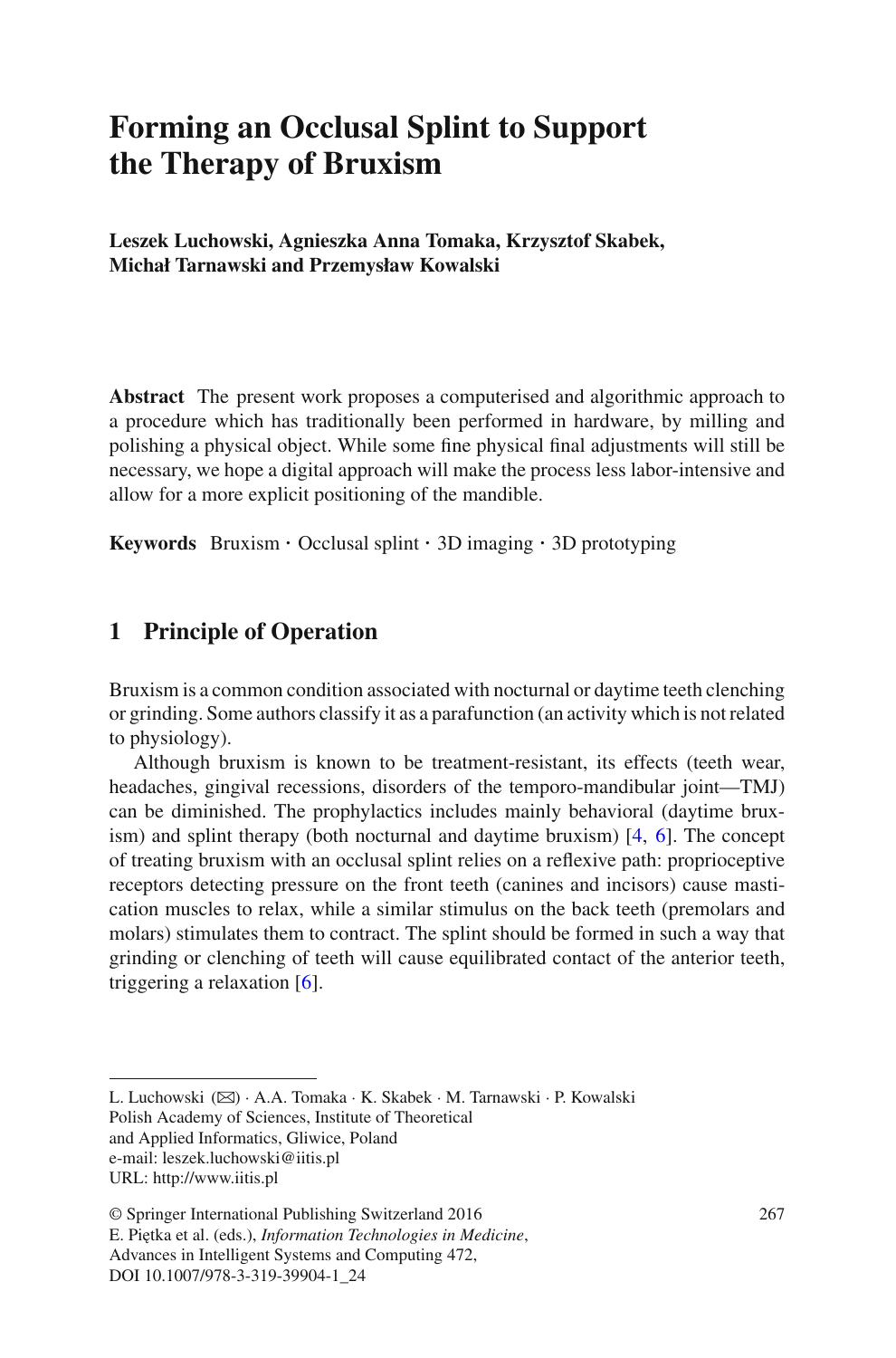Graber et al. [\[5](#page-6-2)] point to more reasons why occlusal devices in general reduce various symptoms related to temporo-mandibular joint disorders (TMD). Those of them that are relevant in the context of bruxism can be summarized as:

- 1. adjusting the position of the mandible to one that:
	- increases the vertical direction.
	- is more comfortable (optimal, stable) both from an occlusal and neuromuscular point of view.

all of which factors help reduce muscular activity.

- 2. influencing the central nervous system (CNS):
	- the device acting as a reminder for the patient to cosciously avoid undesirable behavior.
	- inhibiting the CNS during sleep, reducing muscle hyperactivity.
	- creating a placebo effect.

## **2 Existing Procedure**

The splint is initially formed with an impression of the upper teeth on one side and only of the cusps of the lower teeth on the other. The lower surface is then cut, by a technician, in the areas surrounding the cusp impressions so as to reduce it to nearly a plane, where the points corresponding to cusp tips (which remain intact) are no longer depressed. This near-plane is finished by the doctor, in the patient's mouth, with the use of marking paper, to ensure that only the cusps and edges of lower teeth create contact points with the splint. Then, again with the use of marking paper, the patient is asked to move the mandible somewhat sideways and forward. Then, with a marking paper of another (second) color, the patient taps the teeth against the splint (in the neutral position of initial contacts). The splint is then reduced along the lines that were drawn on the lateral teeth (premolars and molars), while avoiding the points marked in the second color. Certain lines (drawn by canines and incisors) are left intact on the front part of the splint, namely:

- lines representing lateral movements of the canines are left on the side of the movement direction.
- lines representing movement forward [protrusion] are left in the area corresponding to incisors and/or canines [\[6](#page-6-1)].

There is some disagreement whether the incisors should be in contact during protrusion [\[1](#page-5-0)]. The effect is that lateral and frontal movements of the mandible, typical of grinding, are countered by the splint pressing against the front teeth (canines and incisors), causing the masticatory muscles to relax. The back teeth (premolars and molars) do not come under pressure, so that their proprioreceptors—which would stimulate the masticatory muscles—are not activated.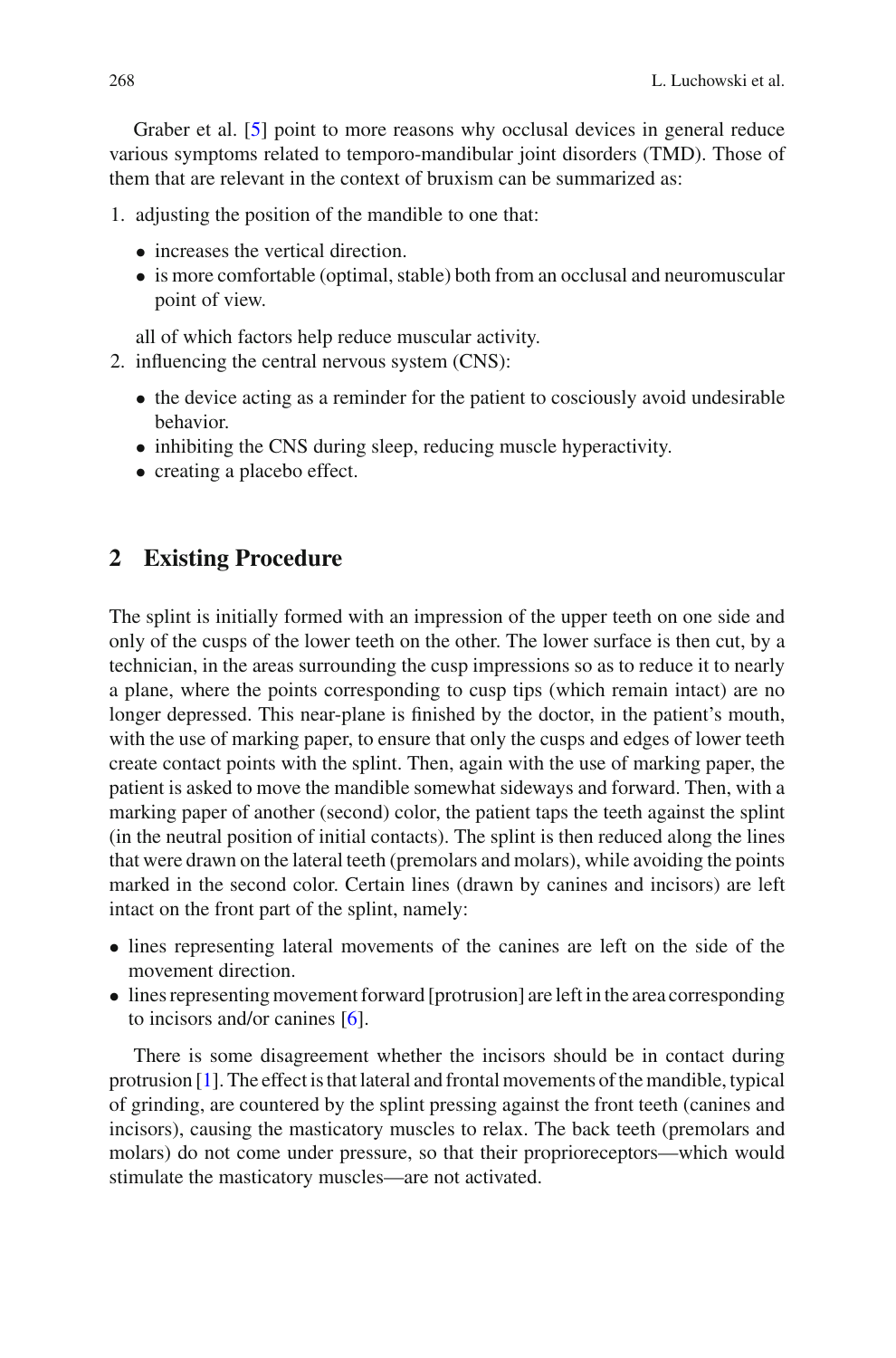We propose a partly computerized method which seems likely to achieve the same physiological effect while using less manual cutting and operating in a coordinate system related to CBCT (cone beam computed tomography) data.

# **3 Outline of the Method**

The principal idea of the method is to duplicate the occlusal surface of the maxillary teeth and use its shape in two ways: in the exact negative, to form an upper surface of the splint to tightly match the maxillary teeth, and in a modified positive, to form the lower surface to accomodate the mandibular teeth in a natural way while allowing some motion and selectively providing support in the areas where it is desirable from the therapeutic point of view.

The solid of the splint is completed by adding an arbitrary smooth surface on the lingual and labial/buccal side.

A more detailed description of the proposed method is given in the following pseudocode:

- 1. Forming the upper surface:
	- (a) taking an impression of the upper dental arch, casting a positive model and scanning it to obtain a 3D digital representation.
	- (b) subtracting (in set-theoretic sense) this volume from a predefined, horseshoe-shaped solid slightly wider than the dental arch.
	- (c) increasing the contact area by morphological post-processing operations such as opening and closing.
- 2. Forming an initial position of the lower surface of the splint by moving (virtually) a copy of the upper surface downwards by a predefined distance *d* (Fig. [1\)](#page-3-0). This distance becomes the initial thickness of the splint.
- 3. Determining the contact points between this surface and the lower dental arch during jaw closure (algorithm described by Skabek and Tomaka [\[7](#page-6-3)]) and the corresponding position of the TMJ resulting from the initial thickness.
- 4. Determining the desirable position of the mandible by manipulating its 3D CBCT model, in a virtual setting, placing the condyles against the fossa and disc of the temporo-mandibular joint. The position, optimized for rotation-point centering and right-left symmetry identical to Centric Relation [\[4\]](#page-6-0), is expressed as a rigidbody transformation *T* (rotation and translation) from the position obtained in step 2.
- 5. Forming the lower surface of the splint by:
	- (a) taking the copy of the upper dental arch shifted in step 2.
	- (b) moving it further by applying *T*—Fig. [1.](#page-3-0)
	- (c) adding (in a set-theoretic sense) the resulting volume to the solid created in step 1c. whose thickness may have to be increased to avoid gaps.
	- (d) filling and smoothing the edges created at the joining.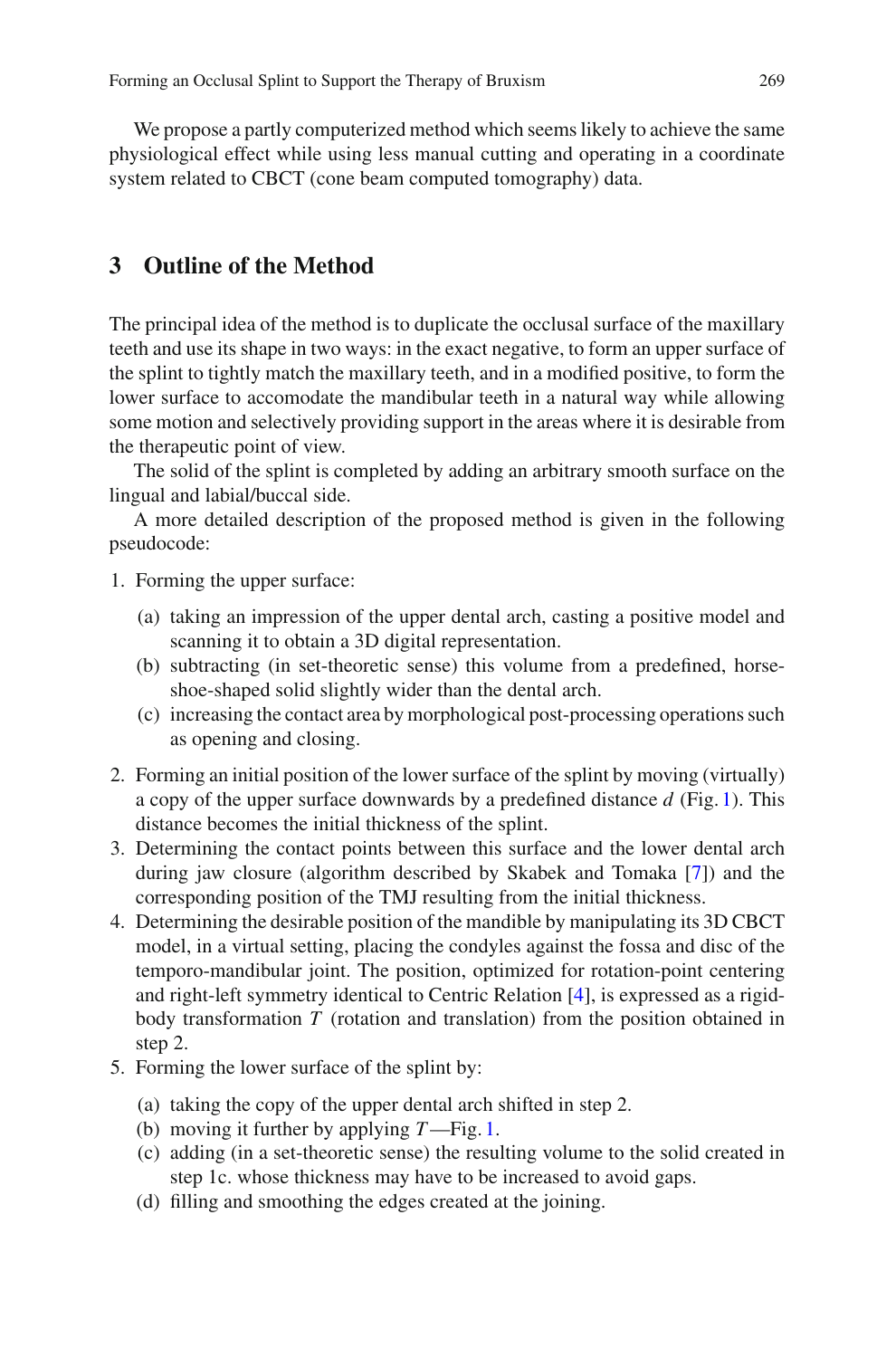- 6. Prototyping the splint in a 3D printer. If a printer capable of working with biocompatible materials is not available, prototyping a mold in which a medical-grade splint will be cast.
- 7. Finishing the splint by using marking paper (in two different colors) and a dental bur as in the existing procedure described at the beginning of this paper [\[3,](#page-6-4) [7\]](#page-6-3) (Fig. [2\)](#page-3-1).

<span id="page-3-1"></span><span id="page-3-0"></span>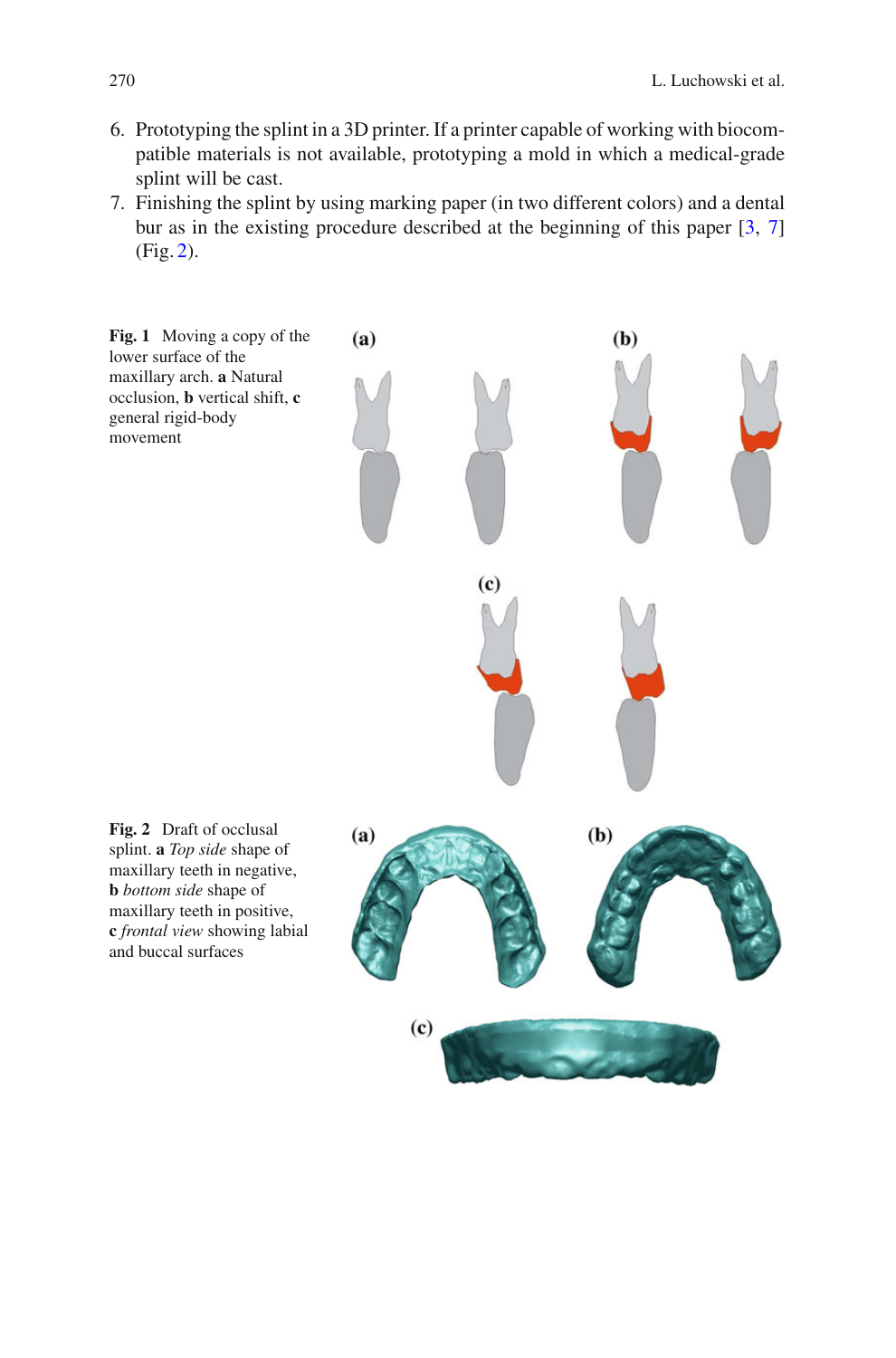### *3.1 User Interface Issues*

In point 4 above, we mentioned a virtual setting in which the doctor should maniputate a CBCT model of the mandible, seeking its optimal position from a therapeutic point of view. Although various application programs are available on the market that allow the user to position two solids relative to each other, doing so with the mandible and maxilla requires some dedicated verifying functionalities. The interface should allow the doctor to manually modify the position of the mandible relative to the maxilla by small increments, while verifying, at each increment, both the occlusal and condylar conditions. Small increments here mean rotation by small angles and translation by small vectors. Occlusal conditions—the contact between the dental arches—can be verified by analyzing the cross-sections of the interacting solids, while condylar relations (position of the TMJ) can be visualized by a virtual X-ray projection [\[8](#page-6-5)]. The use of virtual X-ray mirrors the long practice of evaluating the position of the TMJ by means of 2D X-ray images. 2D has long been the norm in medical imaging in general, and many experienced practitioners can interpret this type of images better than a perspective or axonometric projection. A number of criteria which the practitioner will use when evaluating the desirable position of the mandible are also defined in 2D terms. While future implementations can obviously use 3D screens or goggles as well as 3D pointing devices, X-ray mode visualization is likely to remain a desirable option.

After each adjustment of the position, the system should check for any colisions, to rule out any move that would make the two solids (the maxilla and the mandible) intersect.

As an illustration of concept only, Fig. [3](#page-4-0) is a screenshot of a model of the mandible being moved by means of a virtual trackball. It was taken under RapidForm (by InUs Technologies), a general-purpose 3D editor which does not automatically prevent

<span id="page-4-0"></span>

**Fig. 3** Moving the mandible in a virtual environment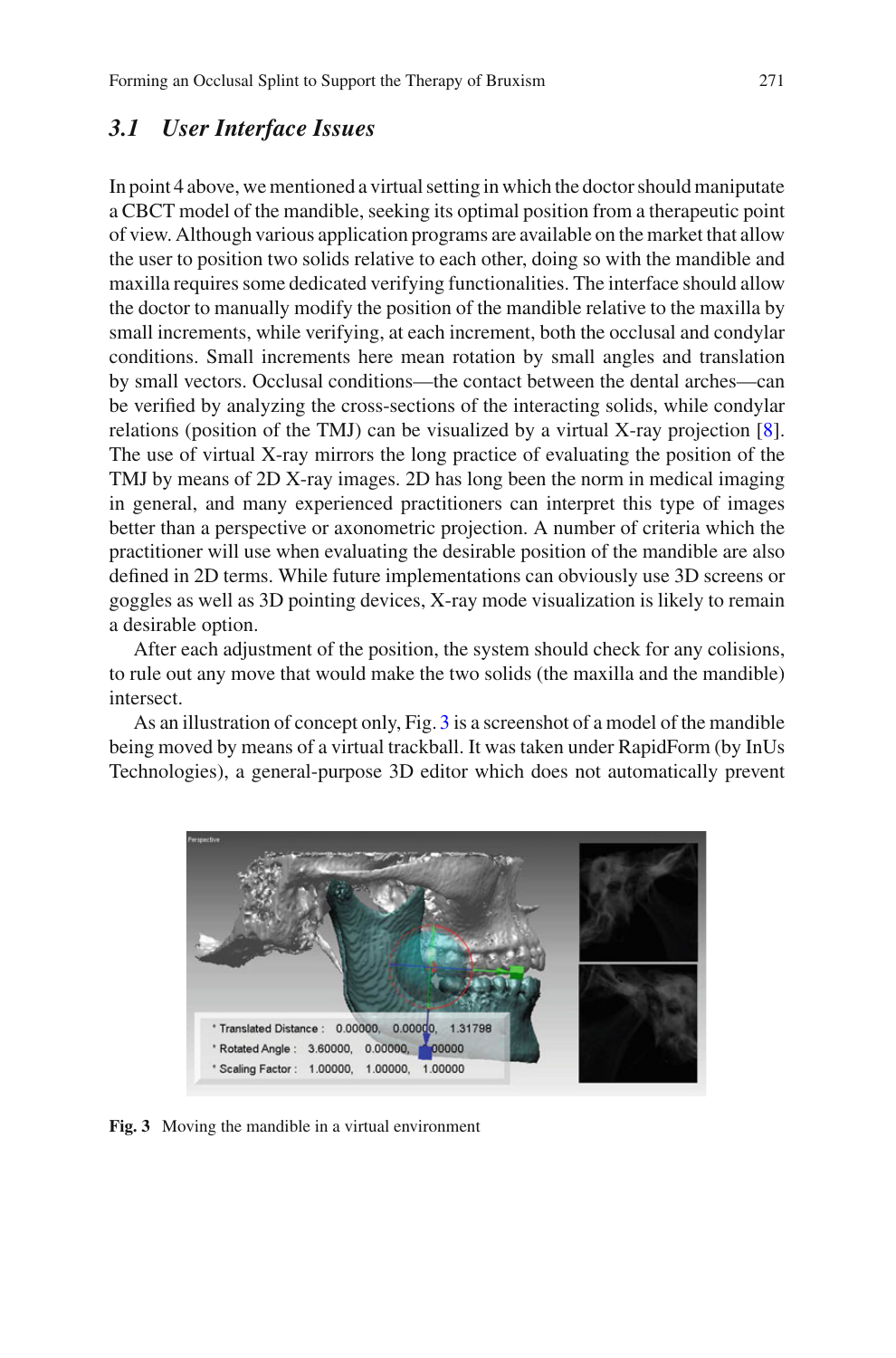<span id="page-5-2"></span>**Fig. 4** Thickened model of the mandibular dental arch



collisions. The procedure uses a standard 2D computer screen and mouse, and the user can switch between several modes of using the mouse:

- translational movement in either the XY, YZ, or XZ plane;
- rotation around the X, Y or Z axis.

## **4 Virtual Finishing**

A part of the physical finishing process might be replaced by mathematical morphology operations such as thickening and thinning, performed in the virtual domain. These operations are similar to erosion and dilation (from mathematical morphology) but are easier to implement for the 3D meshes we are working with, whereas erosion and dilation are better suited for volumetric data.

In a first version, our algorithm only moves the vertices—the topology of the mesh remains unchanged. As the direction of the movement, we use a pseudo-normal vector calculated using adjacent facets. The normal vector is calculated as a weighted average, where we use the adjacent angle as a weight for face normal (the method for calculating pseudo-nomal is described in [\[2](#page-5-1)]). Results are shown in Fig. [4.](#page-5-2)

**Acknowledgments** This work was supported in part by the Project 2012/07 /B/ST6/01238, sponsored by the NCN (the Polish National Center of Science).

### **References**

- <span id="page-5-0"></span>1. Ash, M.M. Jr., Ramfjord, S.P., Schmidseder, J.: Terapia przy użyciu szyn okluzyjnych (Occlusal splints in therapy). Wyd. polskie red. Teresa Maślanka, Urban & partner, Wrocław (1999) (in Polish)
- <span id="page-5-1"></span>2. Baerentzen, J.A., Aanaes, H.: Signed distance computation using the angle weighted pseudonormal. IEEE Trans. Vis. Comput. Graph. **11**(3), 243–253 (2005)